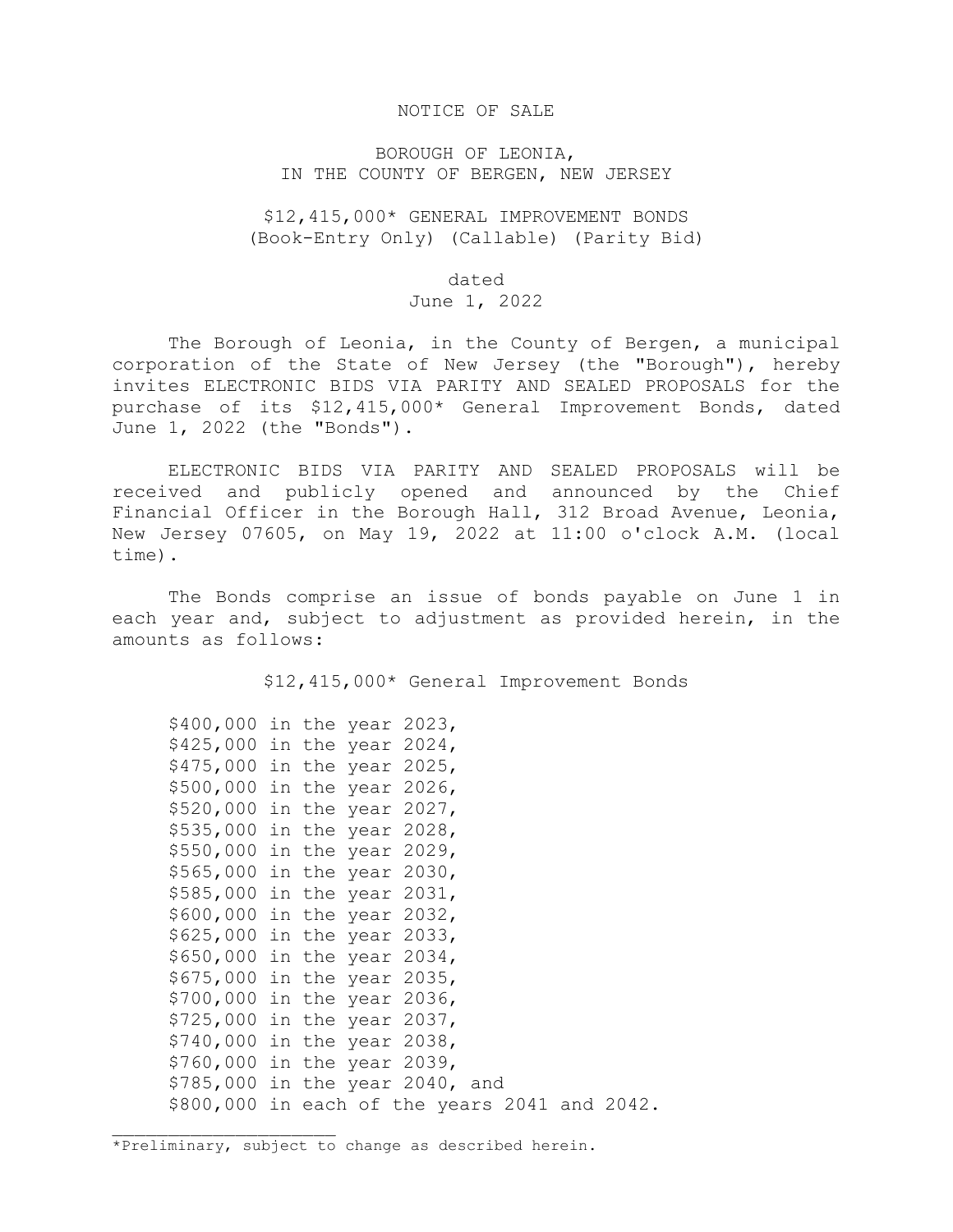To the extent any instructions or directions set forth in PARITY conflict with this Notice of Sale, the terms of this Notice of Sale shall control. For further information about PARITY, potential bidders may contact Ipreo at 1359 Broadway, 2nd Floor, New York, NY 10018, telephone (212) 849-5021.

The Bonds shall be issued in registered form by means of a book-entry system with no physical distribution of bond certificates made to the public. One bond certificate for each maturity will be issued to The Depository Trust Company, New<br>York, New York ("DTC") and immobilized in its custody. The York, New York ("DTC") and immobilized in its custody. book-entry system will evidence ownership of the Bonds in the principal amount of \$5,000 or any integral multiple thereof, with transfers of ownership effected on the records of DTC and its participants pursuant to rules and procedures established by DTC and its participants. The successful bidder, as a condition to delivery of the Bonds, shall be required to deposit the bond certificates with DTC, registered in the name of Cede & Co., its nominee. Interest on the Bonds will be payable on each June 1 and December 1, commencing December 1, 2022 (each, an "Interest Payment Date"), in each year until maturity or prior redemption, and principal of the Bonds will be payable, at maturity, by payment of immediately available funds by the Bond Registrar/Paying Agent to DTC or its nominee as registered owner<br>of the Bonds. Iransfer of principal and interest to Transfer of principal and interest participants of DTC will be the responsibility of DTC. Transfer of principal and interest to beneficial owners will be the responsibility of the DTC participants and other nominees of the beneficial owners. The Borough will not be responsible or liable for such transfers of payments or for maintaining, supervising or reviewing the records maintained by DTC, its participants or persons acting through such participants.

In the event (a) DTC determines not to continue to act as securities depository for the Bonds or (b) the Borough<br>determines that continuation of the book-entry system of determines that continuation of the book-entry system evidence and transfer of ownership of the Bonds would adversely affect the interests of the beneficial owners of the Bonds, the Borough will discontinue the book-entry system with DTC. If the Borough fails to identify another qualified securities depository to replace DTC, the Borough will deliver replacement bonds in the form of fully registered certificates.

The Bonds maturing on or before June 1, 2029 are not<br>ct to redemption prior to their stated maturities. The subject to redemption prior to their stated maturities. Bonds maturing on or after June 1, 2030 are subject to redemption at the option of the Borough prior to maturity, in whole on any date or in part on any Interest Payment Date, on or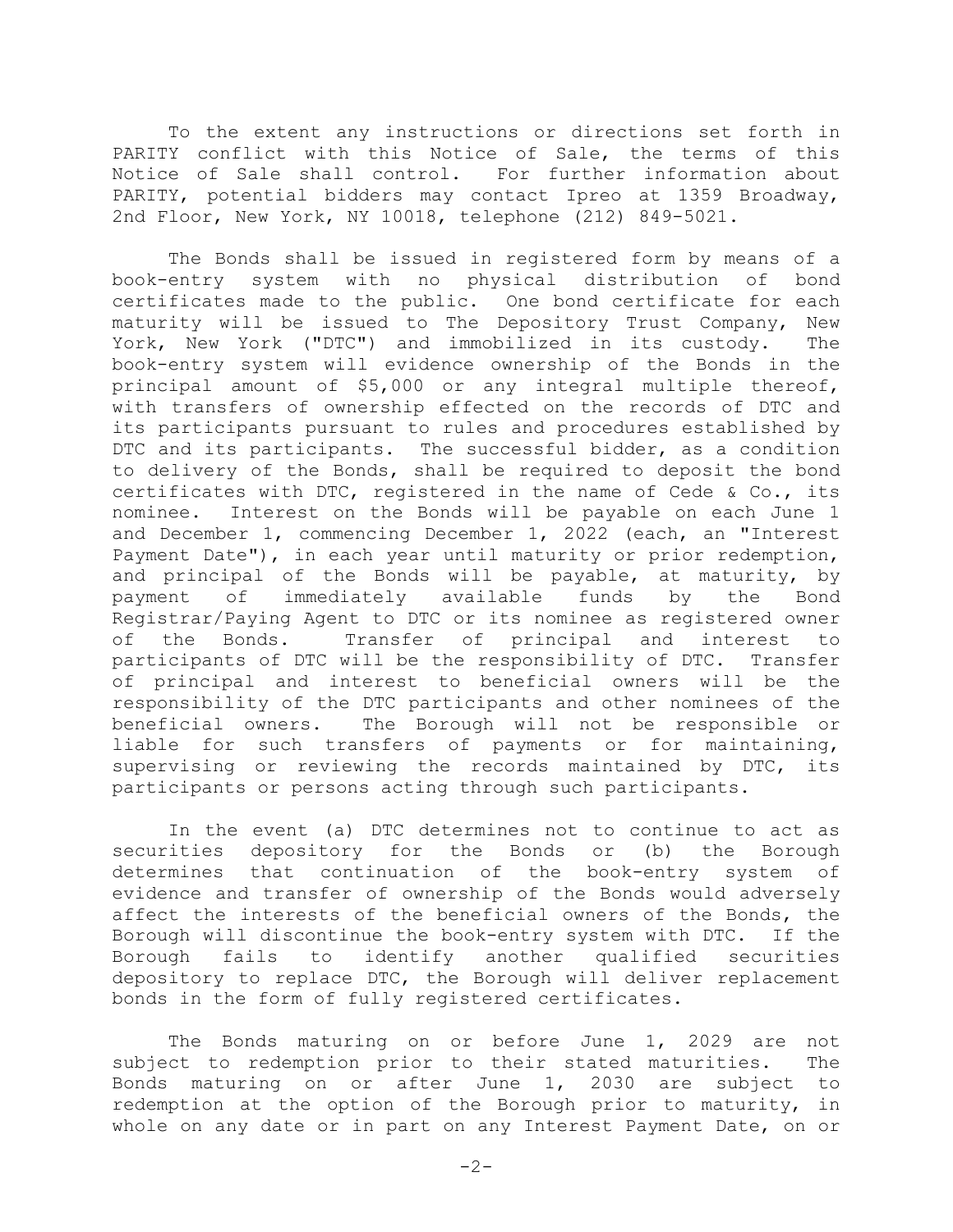after June 1, 2029, upon notice as hereinafter set forth at the redemption price of 100% of the principal amount being redeemed, plus accrued interest to the date fixed for redemption.

If the Borough determines to optionally redeem a portion of the Bonds prior to maturity, such Bonds so redeemed shall be in such maturities as determined by the Borough, and within any maturity, by lot; *provided*, *however*, that the portion of any Bond to be redeemed shall be in the principal amount of \$5,000 or some multiple thereof and that, in selecting Bonds for redemption, the Bond Registrar/Paying Agent shall treat each Bond as representing that number of Bonds that is obtained by dividing the principal amount of such Bond by \$5,000.

 Notice of redemption shall be given by first class mail in a sealed envelope with postage prepaid to the registered owners of the Bonds at their respective addresses as they last appear on the registration books kept for that purpose by the Bond Registrar/Paying Agent at least thirty (30) but not more than sixty (60) days before the date fixed for redemption. Such mailing is not a condition precedent to redemption, and the failure to mail or to receive any redemption notice will not affect the validity of the redemption proceedings. If any Bond subject to redemption is a part of a greater principal amount of the Bonds not to be redeemed, such entire amount shall be surrendered to the Bond Registrar/Paying Agent and, for that portion of the Bond not to be redeemed, a new Bond shall be issued in the name of the registered owner in an amount equal to the principal amount of the Bond surrendered less the amount to be redeemed.

 Bidders may not elect to structure any maturities of the Bonds as term bonds.

The Bonds are general obligations of the Borough and are secured by a pledge of the full faith and credit of the Borough for the payment of the principal thereof and the interest thereon. The Bonds are payable, if not paid from other sources, from ad valorem taxes to be levied upon all the real property taxable within the Borough without limitation as to rate or amount.

Each proposal submitted must name the rate or rates of interest per annum to be borne by the Bonds bid for, and the rate or rates named must be a multiple of 1/8th or 1/20th of one percentum (1%). The interest payable with respect to each Bond on any one date will be evidenced by a single rate of interest. Not more than one rate may be named for Bonds of the same maturity. There is no limitation on the number of rates that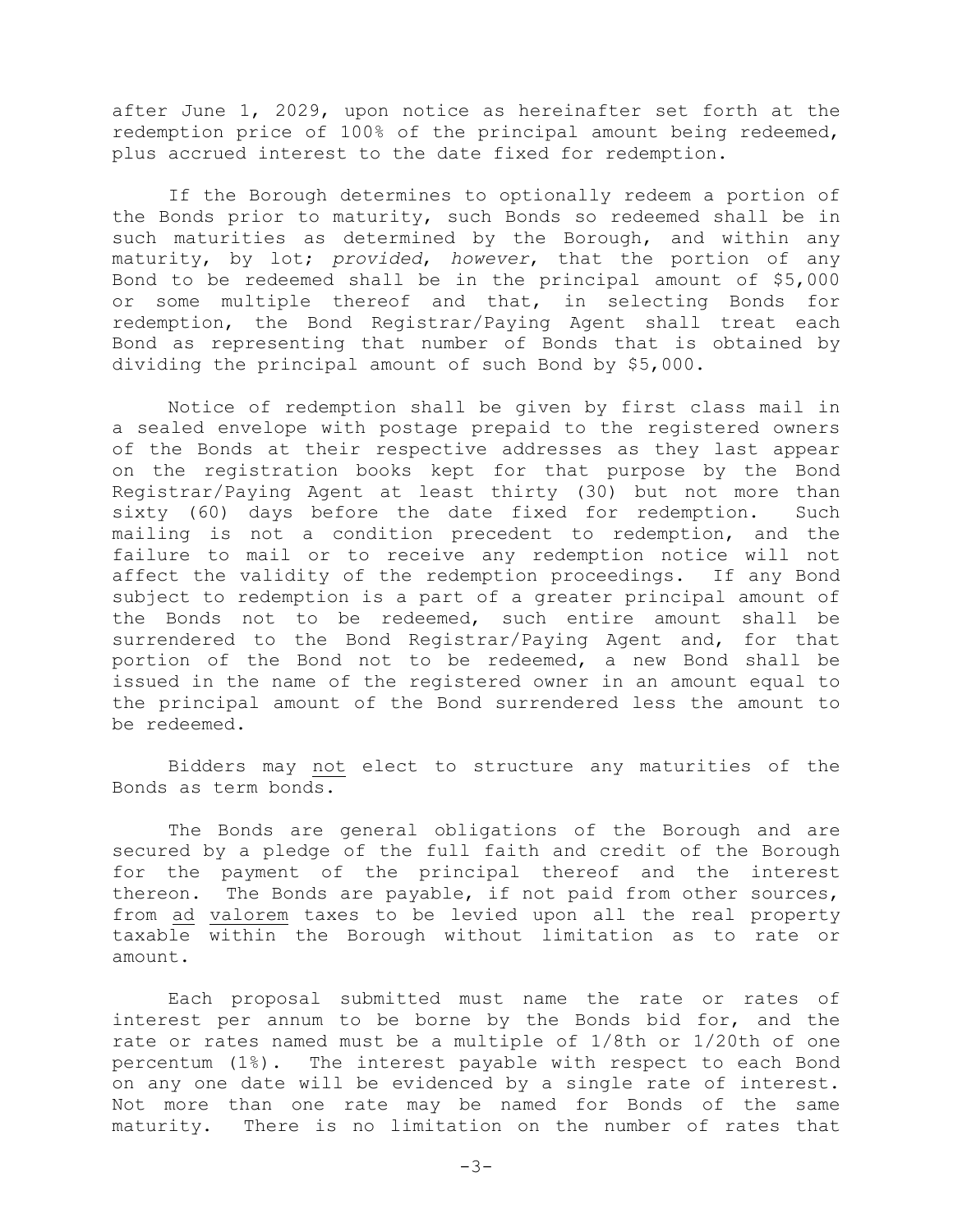may be named. The difference between the lowest and the highest rates named in the proposal shall not exceed two per centum (2%). The Borough reserves its right to reject all bids, and any bid not complying with the material terms of this notice will be rejected. The Borough reserves the right to waive defects it deems non-material, in its sole discretion.

The Bonds will be awarded to the bidder on whose bid the total loan may be made at the lowest true interest cost ("TIC"). Such TIC cost shall be computed by determining the interest rate, compounded semi-annually, necessary to discount the debt service payments to the date of the Bonds and to the price bid, excluding interest accrued to the delivery date. Each proposal submitted must be for all the Bonds and the purchase price specified in the proposal must not be less than \$12,415,000 nor more than \$13,035,750 (105% of the aggregate principal amount of the Bonds). No proposal shall be considered that offers to pay an amount less than the principal amount of the Bonds offered for sale or under which the total loan is made at a TIC higher than the lowest TIC to the Borough under any legally acceptable proposal, and if two or more bidders offer to pay the lowest TIC, then the Bonds will be sold to one of such bidders selected by lot from among all such bidders.

It is requested that each proposal be accompanied by a computation of the TIC to the Borough under the terms of the proposal in accordance with the method of calculation described in the preceding paragraph (computed to six decimal places), but such computation is not to be considered as part of the proposal for Bonds. Determinations of TIC by the Borough shall be final.

The Borough may after the receipt and opening of bids, adjust the maturity schedule of the Bonds, provided however, that (1) no maturity schedule adjustment shall exceed 10% upward or downward of the principal for any maturity as specified herein, and (ii) the aggregate adjustment to the maturity schedule shall not exceed 10% upward or downward of the aggregate principal amount of Bonds as specified herein and the aggregate principal amount of Bonds as adjusted will not exceed \$12,415,000. The dollar amount bid by the successful bidder shall be adjusted to reflect any adjustments in the aggregate<br>principal amount of the Bonds to be issued. Immediately upon principal amount of the Bonds to be issued. being notified that it is the successful bidder, the successful bidder shall provide to the Borough's municipal advisor and bond counsel the initial offering prices of the Bonds to the public. Upon receipt of the initial offering prices of the Bonds to the public from the successful bidder, the bid price will be adjusted to reflect changes in the dollar amount of the underwriter's discount and the original issue premium, but will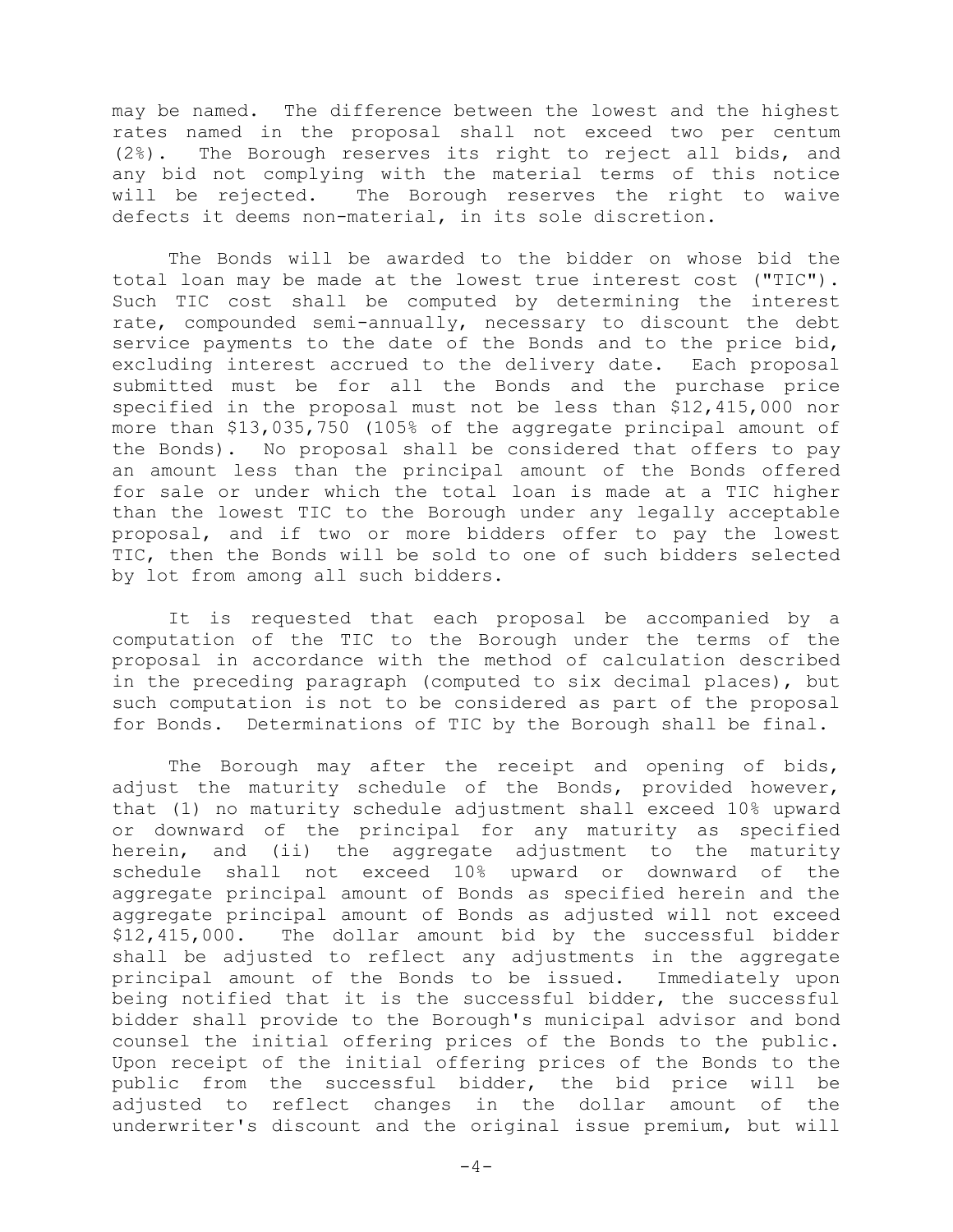not change the per bond underwriter's discount as calculated from the bid and the initial offering prices of the Bonds to the public. The Borough shall notify the successful bidder of the final maturity schedule and the resulting adjusted purchase price no later than 5:00 p.m., local time, on the day of the sale and award the Bonds. The interest rate or rates specified by the successful bidder for each maturity will not be altered.

 The successful bidder must pay accrued interest from the date of the Bonds to the date of delivery. No interest will be paid upon the deposit made by the successful bidder. The Bonds will be authenticated by the Chief Financial Officer, acting as Bond Registrar/Paying Agent for the Bonds.

Sealed proposals should be addressed to the undersigned Chief Financial Officer, and enclosed in a sealed envelope marked on the outside "Proposal for Bonds". A good faith deposit (the "Deposit") in the form of a cash wire or a certified, treasurer's or cashier's check drawn upon a bank or trust company in the amount of \$248,300, payable to the order of<br>the BOROUGH OF LEONIA, is required for each bid to be is required for each bid to be considered. If a cash wire is used, the wire must be received<br>by the Borough no later than 11:00 A.M. on May 19, 2022. If a by the Borough no later than  $11:00$  A.M. on May  $19$ , 2022. cash wire is utilized, each bidder must notify the Borough of its intent to use such cash wire prior to 11:00 A.M. on May 19, 2022, and must provide proof of electronic transfer of such cash wire prior to 11:00 A.M. on May 19, 2022 (with return wiring<br>instructions). Wire instructions for the Borough can be Wire instructions for the Borough can be obtained by contacting the Borough's Bond Counsel (Steven Rogut or Thomas Bace (908) 931-1150) or its municipal advisor (Sherry Tracey [stracey@muniadvisors.com](mailto:stracey@muniadvisors.com) or (609) 291-0130) at Phoenix Advisors, LLC, Bordentown, New Jersey (the Municipal Advisor"). If a check is used, it must accompany the bid or be received by the undersigned Chief Financial Officer prior to the opening of<br>bids. Each bidder accepts responsibility for delivering such Each bidder accepts responsibility for delivering such cash wire or check on time and the Borough is not responsible for any cash wire or check that is not received on time. Checks or wires of unsuccessful bidders will be returned upon the award<br>of the Bonds. No interest on the Deposit will accrue to the No interest on the Deposit will accrue to the successful bidder. The Deposit will be applied in part payment for the Bonds or to partially secure the Borough from any loss resulting from the failure of the successful bidder to comply with the terms of its bid.

Award of the Bonds to the successful bidder or rejection of all bids is expected to be made promptly after opening of the bids, but such successful bidder may not withdraw its proposal until after 5:30 p.m. (local time) of the day of such bid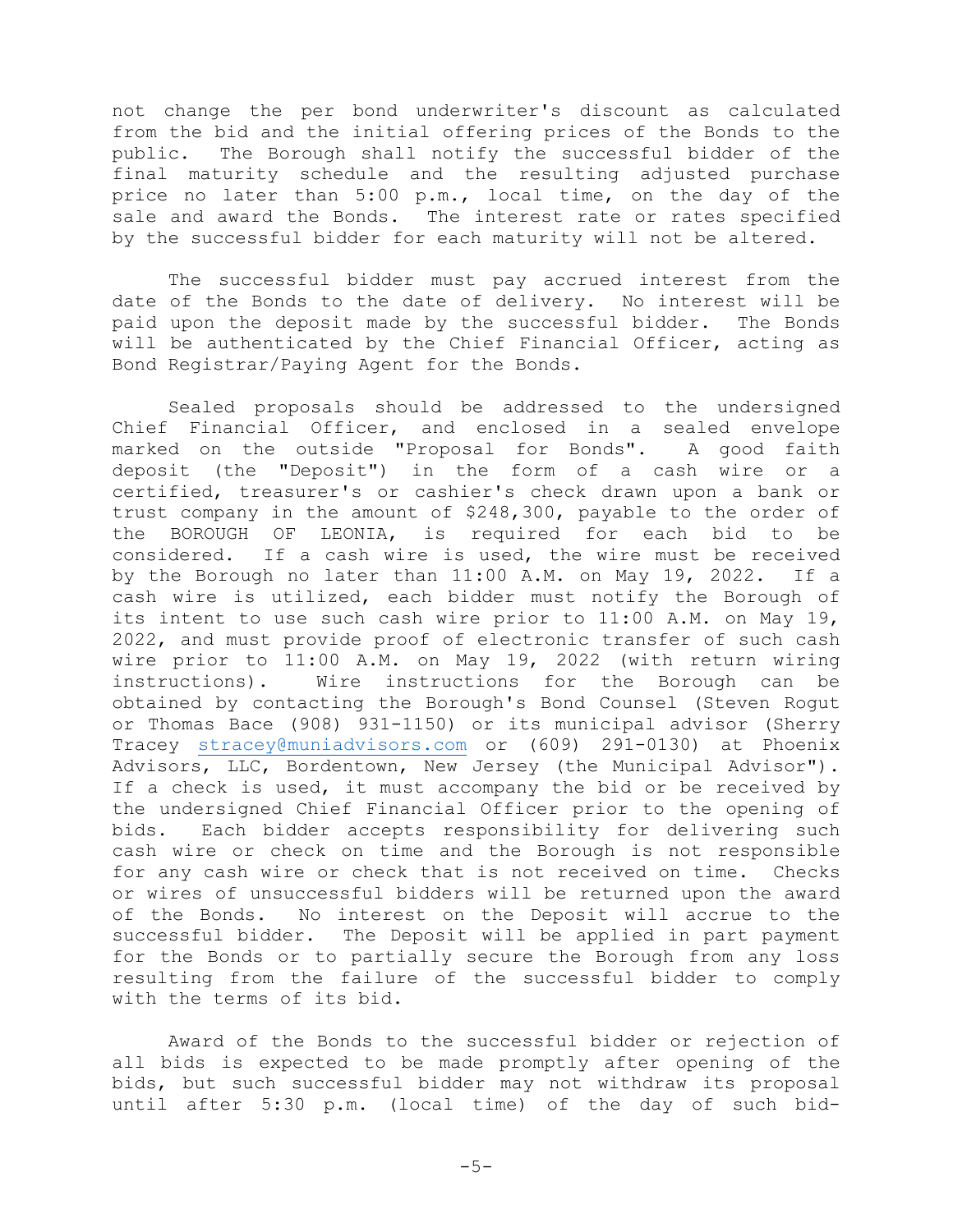opening and then only if such award has not been made prior to the withdrawal.

 It is anticipated that CUSIP identification numbers will be printed on the Bonds, but neither the failure to print such number on any Bond nor any error with respect thereto shall constitute cause for a failure or refusal by the successful bidder thereof to accept delivery of and pay for the Bonds in accordance with its contractual obligations arising from the<br>acceptance of its proposal for the purchase of the Bonds. All acceptance of its proposal for the purchase of the Bonds. expenses in relation to the printing of CUSIP numbers on the Bonds shall be paid for by the Borough; provided, however, that the request for the assignment of CUSIP identification numbers shall be the responsibility of the Municipal Advisor and the CUSIP Service Bureau charge for the assignment of said numbers shall be the responsibility of and shall be paid for by the successful bidder. CUSIP numbers must be communicated to Bond Counsel within 24 hours of the award of the Bonds in order to have the CUSIP numbers printed on the Bonds.

The Bonds shall be delivered on or about June 1, 2022 at the office of Rogut McCarthy LLC, Cranford, New Jersey ("Bond Counsel"), or at such other place as may be determined by the successful bidder and the Borough. PAYMENT FOR THE BONDS AT THE TIME OF ORIGINAL ISSUANCE AND DELIVERY SHALL BE IN IMMEDIATELY AVAILABLE FUNDS.

A preliminary Official Statement has been prepared and is available at [www.i-DealProspectus.com](http://www.idealprospectus.com/) or may be obtained from the Municipal Advisor [\(stracey@muniadvisors.com\)](mailto:stracey@muniadvisors.com) or the undersigned, Chief Financial Officer, Borough Hall, 312 Broad Avenue, Leonia, New Jersey 07605, Telephone No. (201) 592-5780. The preliminary Official Statement is deemed to be a "final official statement", as of its date, within the meaning of Rule 15c2-12 of the Securities and Exchange Commission ("Rule 15c2- 12"), but is subject to (a) completion with certain pricing and other information to be made available by the successful bidder for the Bonds and (b) amendment. The preliminary Official Statement, as so revised, will constitute the "final official statement". By the submission of a bid for the Bonds, the successful bidder contracts for the receipt of a reasonable number of copies of the final Official Statement within seven business days of the award of the Bonds. In order to complete the final Official Statement, the successful bidder must furnish on behalf of the underwriters of the Bonds the following information to Bond Counsel and the Borough by facsimile transmission or overnight delivery received by Bond Counsel and the Borough within 24 hours after the award of the Bonds: (a) initial offering prices or yields (expressed as percentages),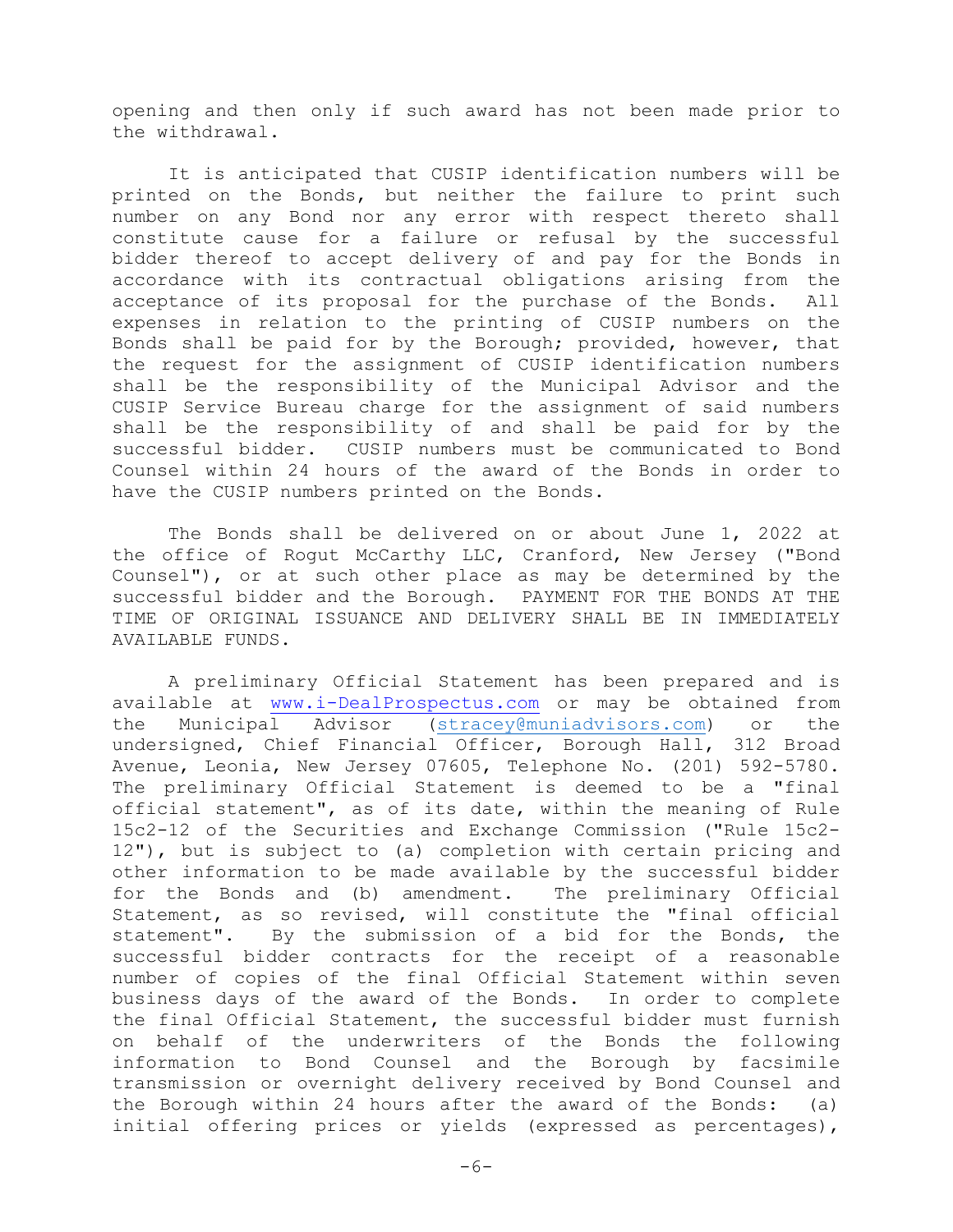(b) selling compensation (aggregate total anticipated compensation to the underwriters expressed in dollars), (c) the identity of the underwriters if the successful bidder is part of a group or syndicate and (d) any other material information necessary for the final Official Statement, but not known to the Borough (such as the bidder's purchase of credit enhancement). It shall also be the obligation of the successful bidder to furnish to DTC an underwriter's questionnaire and the denominations of the Bonds not less than seventy-two (72) hours prior to the delivery of the Bonds.

Concurrently with the delivery of the Bonds, the officials of the Borough who will have executed the final Official Statement will deliver to the purchaser of the Bonds a certificate stating that, to the best of their knowledge, the preliminary Official Statement did not as of its date and as of the sale date, and the final Official Statement did not as of its date and does not as of the date of delivery of the Bonds, contain an untrue statement of a material fact or omit to state a material fact required to be included therein for the purpose for which the preliminary Official Statement or the final Official Statement is to be used or necessary to make the statements therein, in light of the circumstances under which they were made, not misleading, provided such certificate shall not include consideration of information supplied by, or which should have been supplied by, the successful bidder for the Bonds.

The Borough has agreed in its bond resolution adopted on April 18, 2022 to provide or cause to be provided, in accordance with the requirements of Rule 15c2-12, (i) not later than seven months after the end of the Borough's fiscal year (presently December 31) certain annual financial information and operating data, including audited financial statements for the preceding fiscal year (commencing with the fiscal year ending December 31, 2021), (ii) timely notice of the occurrence of certain material events with respect to the Bonds and financial obligations of the Borough and (iii) timely notice of a failure by the Borough to provide the required annual financial information on or before the date specified in (i) above.

The successful bidder's obligation to purchase the Bonds shall be conditioned upon its receiving, at or prior to the delivery of the Bonds, in form and substance reasonably satisfactory to the successful bidder, evidence that the Borough has made the continuing disclosure undertaking set forth above in a written agreement or contract for the benefit of the Bondholders and the beneficial owners of the Bonds.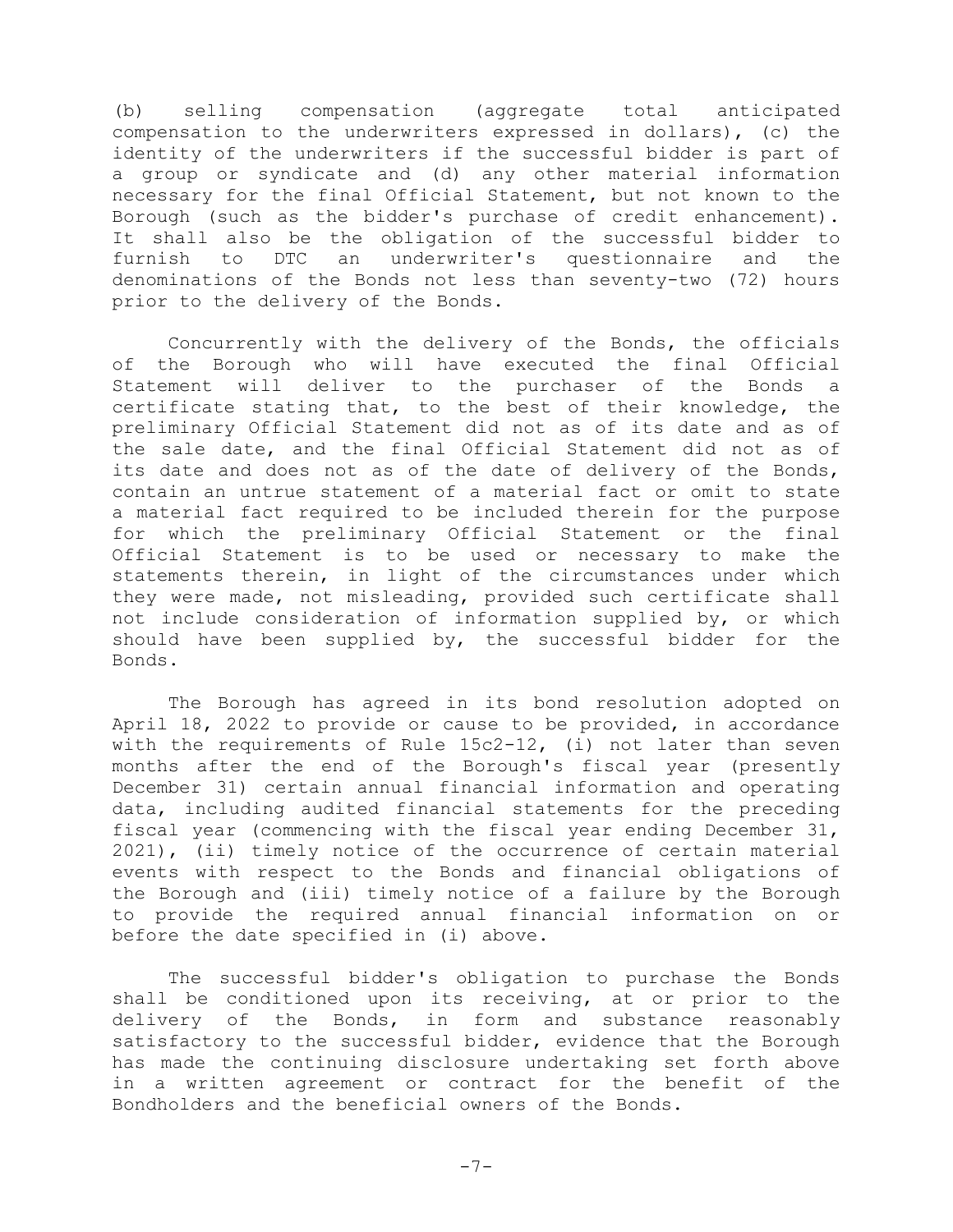The approving legal opinion of Bond Counsel will be<br>shed without cost to the purchaser. The preliminary furnished without cost to the purchaser. Official Statement contains a discussion of the provisions of the Internal Revenue Code of 1986, as amended (the "Code"), with respect to the exclusion from gross income for Federal income tax purposes of the interest on the Bonds and a description of the opinion of Bond Counsel with respect thereto. The Borough has covenanted, to the extent permitted by the Constitution and laws of the State of New Jersey, to comply with the provisions of the Code required to preserve the exclusion from gross income of interest on the Bonds for Federal income tax purposes. There will also be furnished the usual closing papers.

If the Bonds qualify for issuance of any policy of municipal bond insurance or commitment therefor at the option of a bidder, any purchase of such insurance or commitment therefor shall be at the sole option and expense of the bidder and any increased costs of issuance of the Bonds resulting by reason of such insurance, unless otherwise paid, shall also be paid by such bidder. Any failure of the Bonds to be so insured or of any such policy of insurance to be issued, shall not in any way relieve the purchaser of its contractual obligations arising from the acceptance of its proposal for the purchase of the Bonds.

The Borough reserves the right to postpone, from time to time, the date and time established for the receipt of bids. Any such postponement shall be published on TM3 News Service, or by other available means, not less than twenty-four (24) hours prior to the sale. If any date fixed for receipt of bids and the sale of the Bonds is postponed, an alternative sale date will be announced via TM3 News Service, or by other available means, at least forty-eight (48) hours prior to such alternative date.

## ISSUE PRICE DETERMINATION UNDER INTERNAL REVENUE CODE

If the "competitive sale requirements" are not satisfied, the winning bidder shall have the option to designate whether the "10% test" or the "hold-the-offering-price rule" shall apply to all the Bonds.

The following paragraphs contain the terms for the determination of issue price.

(a) The winning bidder shall assist the Borough in establishing the issue price of the Bonds and shall execute and deliver to the Borough at closing an "issue price" or similar certificate setting forth the reasonably expected initial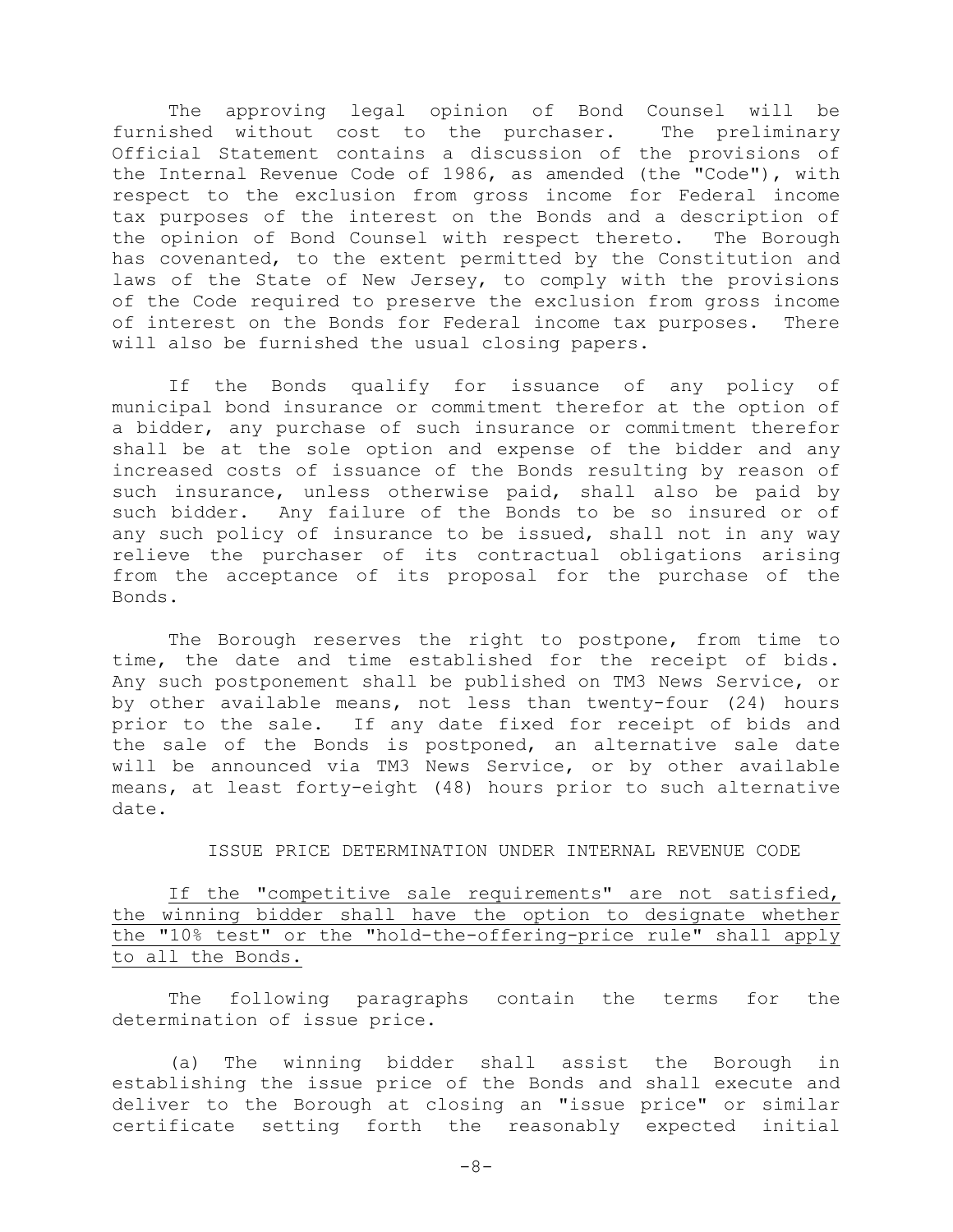offering price to the public or the sales price or prices of the Bonds, together with the supporting pricing wires or equivalent communications. A form of issue price certificate is available upon request to Steven L. Rogut, Bond Counsel, (908) 931-1150 or [slr@rogutmccarthy.com.](mailto:slr@rogutmccarthy.com)

(b) The Borough intends that the provisions of Treasury Regulation Section 1.148-1(f)(3)(i) (defining "competitive sale" for purposes of establishing the issue price of the Bonds) will apply to the initial sale of the Bonds (the "competitive sale requirements") because:

- (1) the Borough shall disseminate this Notice of Sale to potential underwriters in a manner that is<br>reasonably designed to reach potential designed to underwriters;
- (2) all bidders shall have an equal opportunity to bid;
- (3) the Borough may receive bids from at least three<br>underwriters of municipal bonds who have underwriters of municipal bonds established industry reputations for underwriting new issuances of municipal bonds; and
- (4) the Borough anticipates awarding the sale of the Bonds to the bidder who submits a firm offer to purchase the Bonds at the highest price (or lowest interest cost), as set forth in this Notice of Sale.

Any bid submitted pursuant to this Notice of Sale shall be considered a firm offer for the purchase of the Bonds, as specified in the bid**.** Bids will not be subject to cancellation in the event that the competitive sale requirements are not satisfied. Unless the bidder intends to hold the Bonds for its own account with no intention to offer the Bonds to the public, the bidder, by submitting a bid, represents to the Borough that the bidder has an established industry reputation for underwriting new issuances of municipal bonds.

(c) In the event that the competitive sale requirements are not satisfied, the Borough shall so advise the winning bidder. In that case, the winning bidder shall have the option to designate (by 5:30 P.M. Prevailing Time on the sale date) whether the issue price will be calculated upon either (a) the first price at which 10% of each maturity of the Bonds (the "10% test") is sold to the public as the issue price of that maturity, applied on a maturity-by-maturity basis, or (b) a commitment to neither offer nor sell any of the Bonds of any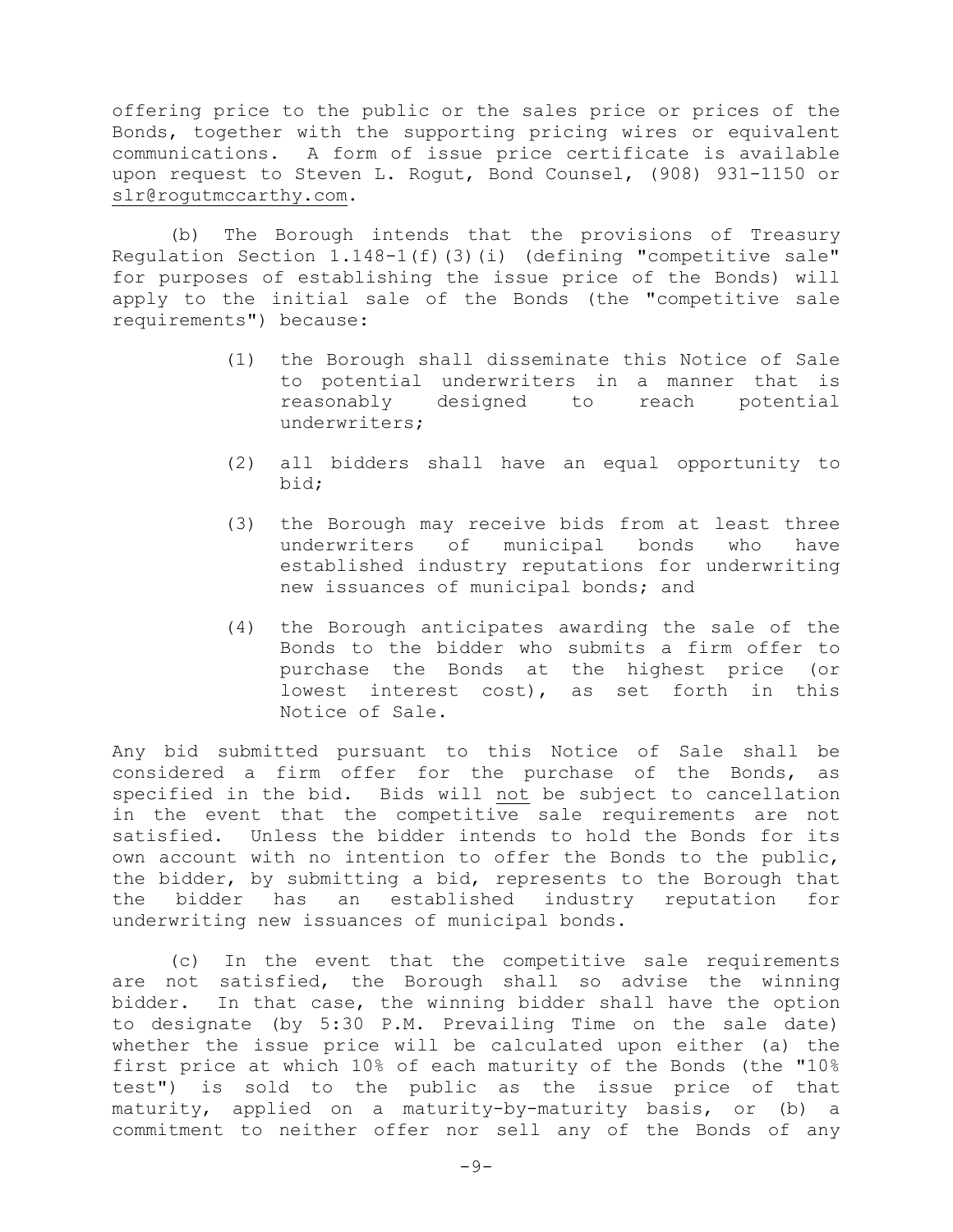maturity to any person at a price that is higher than the initial offering price to the public as of the sale date (the "initial offering price") during the holding period (as defined herein).

(d) If the 10% test is selected, the winning bidder shall advise the Borough if any maturity of the Bonds satisfies the 10% test as of the date and time of the award of the Bonds, and bidders should prepare their bids on the assumption that all of the maturities of the Bonds will be subject to the 10% test in<br>order to establish the issue price of the Bonds. If the order to establish the issue price of the Bonds. competitive sale requirements are not satisfied and the 10% test is selected, then until the 10% test has been satisfied as to<br>each maturity of the Bonds, the winning bidder agrees to each maturity of the Bonds, the winning bidder agrees promptly report to the Borough the prices at which the unsold Bonds of that maturity have been sold to the public. That reporting obligation shall continue, whether or not the Closing Date has occurred, until either (i) all Bonds of that maturity have been sold or (ii) the 10% test has been satisfied as to the Bonds of that maturity, provided that, the winning bidder's reporting obligation after the Closing Date may be at reasonable periodic intervals or otherwise upon request of the Borough or Bond Counsel.

(e) In the event the "hold-the-offering-price" method is selected, for each maturity of the Bonds the winning bidder shall (a) neither offer nor sell any of the Bonds of such maturity to any person at a price that is higher than the initial offering price for such maturity during the holding period for such maturity (the "hold-the-offering-price rule"), and (b) verify that any selling group agreement shall contain the agreement of each dealer who is a member of the selling group, and any third-party distribution agreement shall contain the agreement of each broker-dealer who is a party to the thirdparty distribution agreement, to comply with the hold-theoffering-price rule. Pursuant to such agreement, no underwriter (as defined below) shall offer or sell any maturity of the Bonds at a price that is higher than the respective initial offering price for that maturity of the Bonds during the holding period.

(f) By submitting a bid, each bidder confirms that: (i) any agreement among underwriters, any selling group agreement and each third-party distribution agreement (to which the bidder is a party) relating to the initial sale of the Bonds to the public, together with the related pricing wires, contains or will contain language obligating each underwriter, each dealer who is a member of the selling group, and each broker-dealer that is a party to such third-party distribution agreement, as applicable, to (A) either comply with the hold-the-offeringprice limitations stated herein or to report the prices at which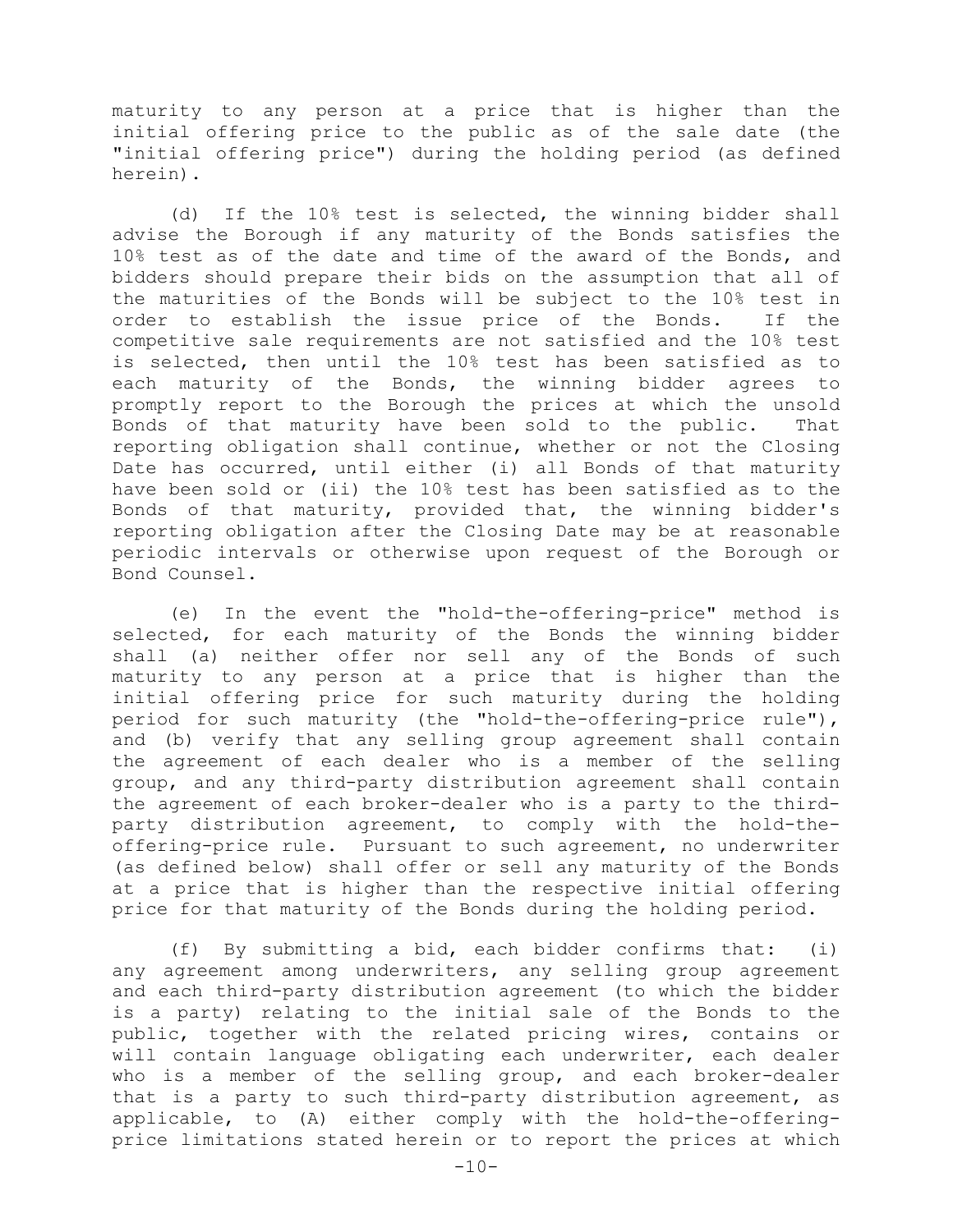it sells to the public the unsold Bonds of each maturity allocated to it, whether or not the Closing Date has occurred, until either all Bonds of that maturity allocated to it have been sold or it is notified by the winning bidder that the 10% test has been satisfied as to the Bonds of that maturity, provided that, the reporting obligation after the Closing Date may be at reasonable periodic intervals or otherwise upon request of the winning bidder, depending upon whether the holdthe-offering-price method or the 10% test is selected by the winning bidder, (B) to promptly notify the winning bidder of any sales of Bonds that, to its knowledge, are made to a purchaser who is a related party to an underwriter participating in the initial sale of the Bonds to the public (each such term being used as defined below), and (C) to acknowledge that, unless otherwise advised by the underwriter, dealer or broker-dealer, the winning bidder shall assume that each order submitted by the underwriter, dealer or broker-dealer is a sale to the public, and (ii) any agreement among underwriters or selling group agreement relating to the initial sale of the Bonds to the public, together with the related pricing wires, contains or will contain language obligating each underwriter or dealer that is a party to a third-party distribution agreement to be employed in connection with the initial sale of the Bonds to the public to require each broker-dealer that is a party to such third-party distribution agreement to either comply with the hold-the-offering-price limitations stated herein or to report the prices at which it sells to the public the unsold Bonds of each maturity allocated to it, whether or not the Closing Date has occurred, until either all Bonds of that maturity allocated to it have been sold or it is notified by the winning bidder or such underwriter that the 10% test has been satisfied as to the Bonds of that maturity, provided that, the reporting obligation after the Closing Date may be at reasonable periodic intervals or otherwise upon request of the winning bidder or such underwriter, depending upon whether the hold-the-offering-price method or the 10% test is selected by the winning bidder.

(g) Sales of any Bonds to any person that is a related party to an underwriter participating in the initial sale of the Bonds to the public (each such term being used as defined below) shall not constitute sales to the public for purposes of this Notice of Sale. Further, for purposes of this Notice of Sale:

- (i) "public" means any person other than an underwriter or a related party,
- (ii) "underwriter" means (A) any person that agrees pursuant to a written contract or otherwise with the Borough (or with the lead underwriter to form an underwriting syndicate) to participate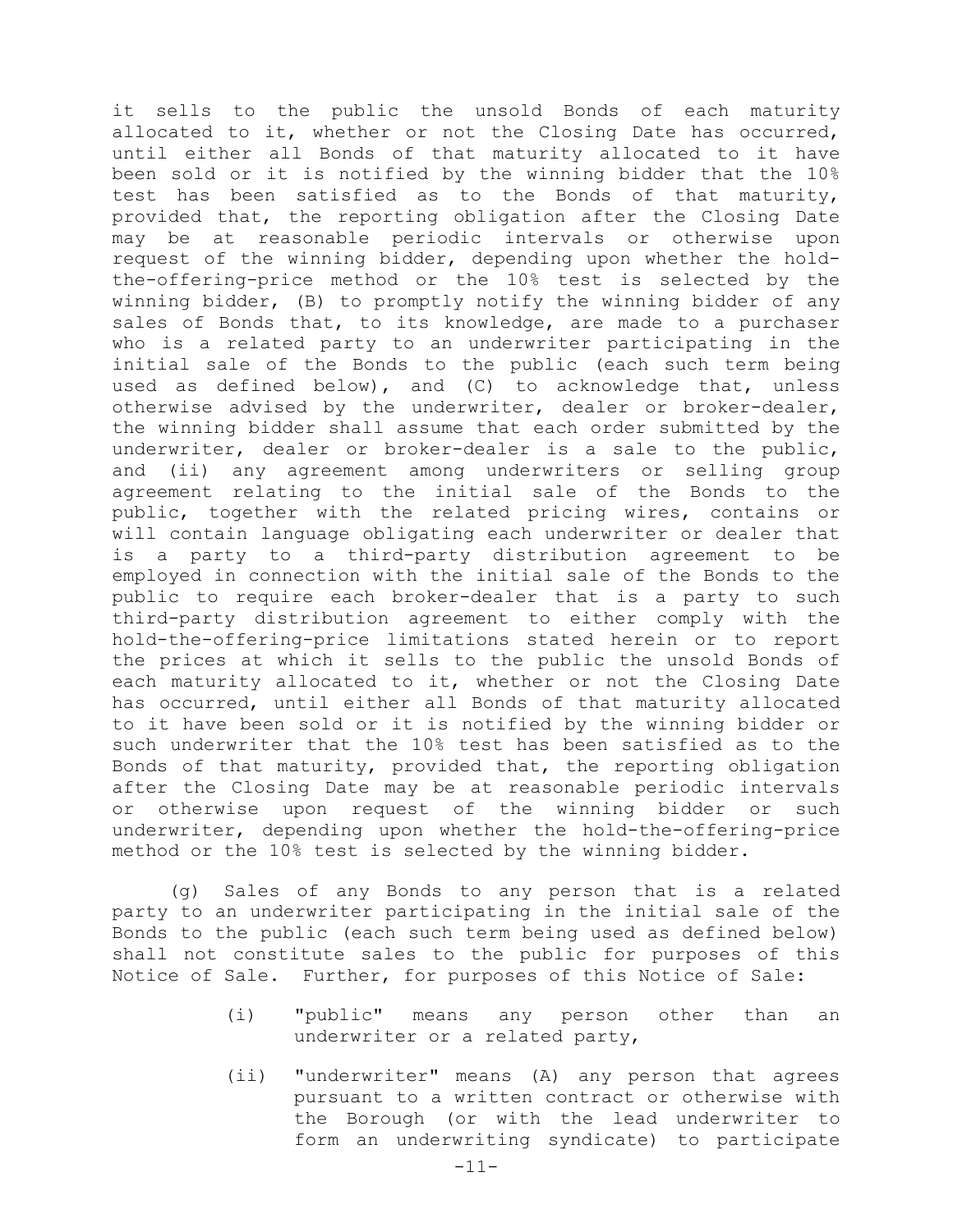in the initial sale of the Bonds to the public and (B) any person that agrees pursuant to a written contract directly or indirectly with a person described in clause (A) to participate in the initial sale of the Bonds to the public (including a member of a selling group or a party to a third-party distribution agreement participating in the initial sale of the Bonds to the public),

- (iii) a purchaser of any of the Bonds is a "related party" to an underwriter if the underwriter and<br>the purchaser are subject, directly or the purchaser are subject, directly or indirectly, to (A) more than 50% common ownership of the voting power or the total value<br>of their stock, if both entities are of their stock, if both entities are corporations (including direct ownership by one corporation of another), (B) more than 50% common ownership of their capital interests or<br>profits interests, if both entities are profits interests, if both entities are partnerships (including direct ownership by one partnership of another), or (C) more than 50% common ownership of the value of the outstanding stock of the corporation or the capital<br>interests or profits interests of the interests partnership, as applicable, if one entity is a<br>corporation and the other entity is a corporation and the other partnership (including direct ownership of the applicable stock or interests by one entity of the other),
- (iv) "sale date" means the date that the Bonds are awarded by the Borough to the winning bidder,
- (v) "holding period" means, for each maturity of the Bonds, the period starting on the sale date and ending on the earlier of (i) the close of the fifth business day after the sale date, or (ii) the date on which the Underwriter has sold at least 10% of each maturity to the Public at prices that are no higher than the Initial Offering Price for such maturity, and
- (vi) "maturity" means Bonds with the same credit and payment terms. Bonds with different maturity dates, or Bonds with the same maturity date but different stated interest rates, are treated as separate maturities.